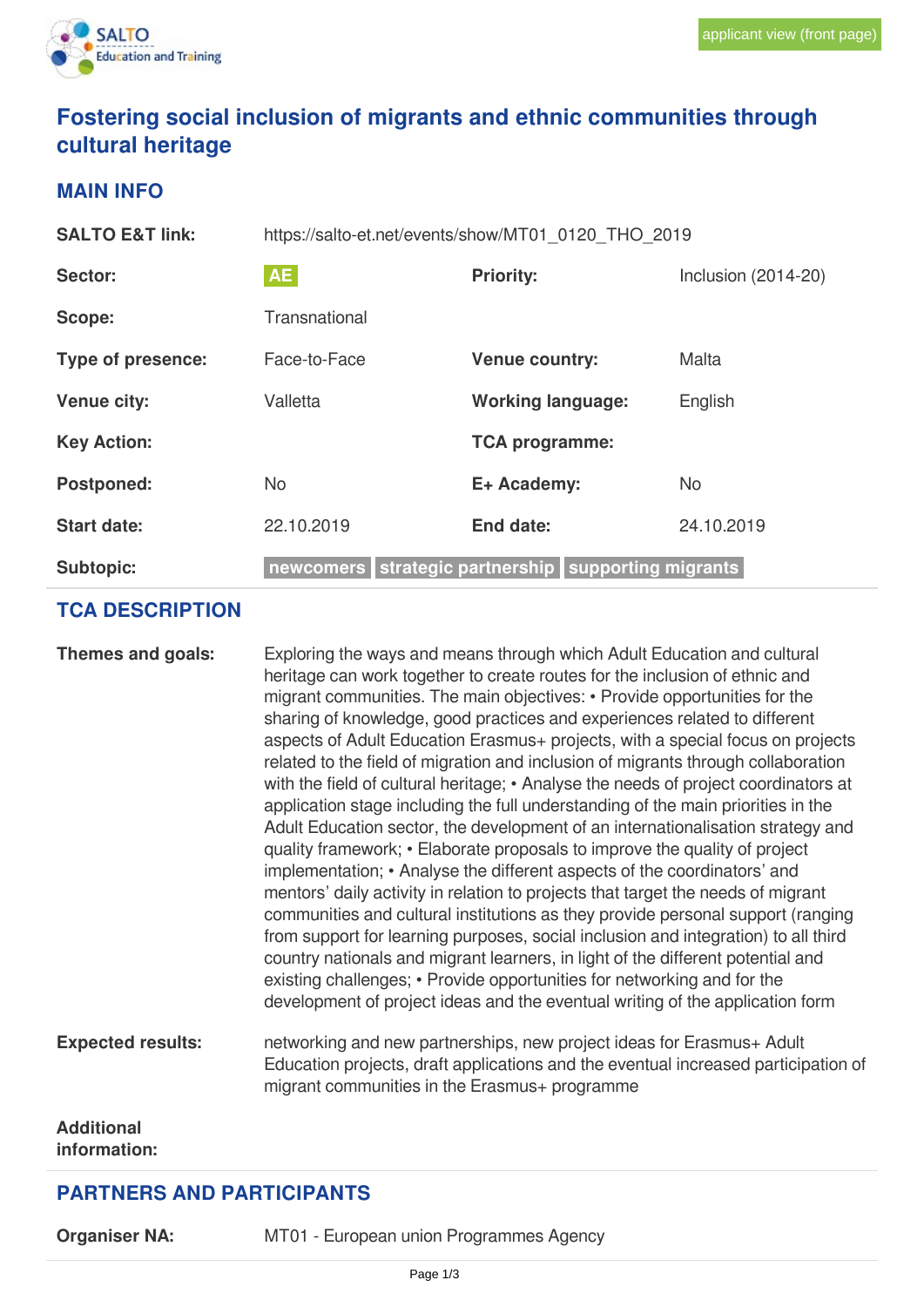

#### **Number of participants:**

20

**Profile of participants:** • The seminar is targeted at all institutions, organisations, federations, and foundations involved in Adult Education and Life Long Learning and which work closely with third country nationals and migrant communities, including, but not exclusively, those under international protection and refugees; • Representatives of authorities responsible for the integration of migrant communities through the provision of services, including but not exclusively, education for the provision of basic needs, upskilling pathways and language learning; • Representatives of authorities, institutions and organisations working in the field of cultural heritage, including, but not exclusively, museums, art councils etc; • Representatives of migrant communities; • Newcomers and those with some experience in Erasmus+ KA204 projects are welcomed. Those organisations whose application was rejected in previous calls are also welcome to participate; • Participants should be willing to exchange good practises and create partnerships for future Erasmus + Adult Education projects either as sending or receiving partners.

**Participants per country:**



**Applied as Coorganising partner(s):**

**Pending coorganising partner application(s):**

**Accepted coorganising partner(s):**

| Sending partner(s) -<br><b>Booked places:</b>                        | NO01 - 2 SK01 - 1 SE01 - 2                                       | BE02 - 2 DE02 - 1 EE01 - 2 HR01 - 2 IT02 - 2 LU01 - 2 NL01 - 1 |            |  |  |
|----------------------------------------------------------------------|------------------------------------------------------------------|----------------------------------------------------------------|------------|--|--|
| <b>Pending Sending</b><br>partner application(s)<br>- Booked places: |                                                                  |                                                                |            |  |  |
| <b>Accepted Sending</b><br>partner(s) - Accepted<br>places:          | <b>DE02 - 1</b><br><b>BE02 - 1</b><br>NO01 - 1 SK01 - 1 SE01 - 1 | EE01 - 1 HR01 - 1   IT02 - 1   LU01 - 1   NL01 - 1             |            |  |  |
| <b>Pending booked</b><br>places:                                     | 0                                                                |                                                                |            |  |  |
| <b>Accepted places:</b>                                              | 10                                                               |                                                                |            |  |  |
| <b>ACTIVITY APPLICATION</b>                                          |                                                                  |                                                                |            |  |  |
| <b>Start date of activity</b><br>application:                        | 18.07.2019                                                       | <b>Application deadline:</b>                                   | 02.09.2019 |  |  |